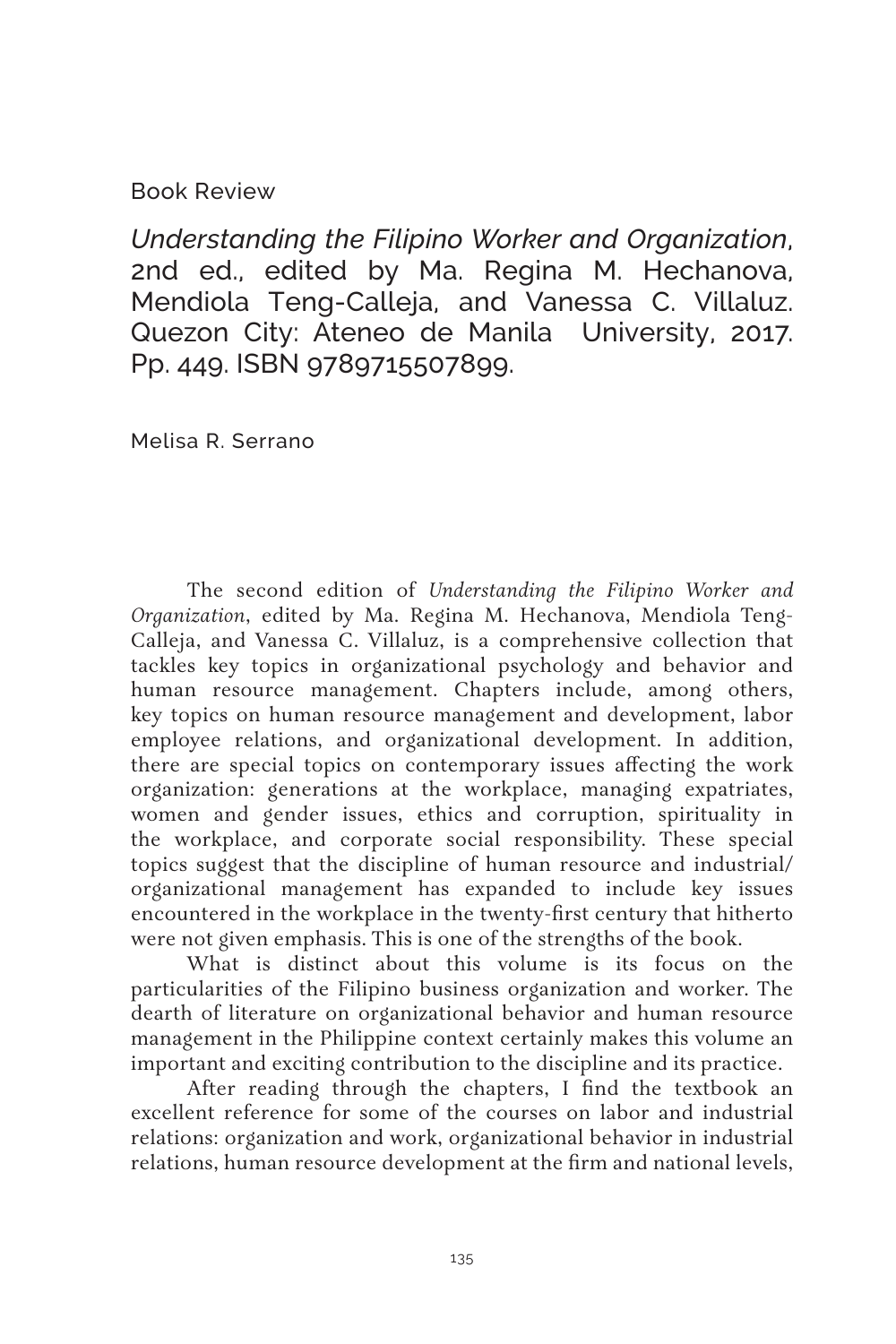and the design and administration of training programs. Each of the chapters contains a brief theoretical discussion of a particular topic, which is then contextualized in the Filipino organizational setting and values system. For example, in Chapter 1, "Political, Economic, Environmental, and Cultural Influences on Organizational Behavior," Edna P. Franco analyzes, using the open systems theory, the changes that are taking place in the economic and business environment in the Philippines and their impact on business organizations and Filipino work values. The inclusion of empirical studies, which are authored by Filipinos, further enriches each chapter and provides a more nuanced understanding of the topic. For example, in Chapter 7, "Motivating the Filipino Worker," Ma. Ligaya M. Menguito identifies several key studies that have contributed to a deeper understanding of Filipino work motivation. These include the works of Cauton (2012); Enriquez (1993); Ilagan et. al. (2014); Martires (1988); and Yao, Franco, and Hechanova (2005) among others. In addition, I find the workplace application cases included in some of the chapters, which showcase organizationspecific experiences. They provide practical examples of how good and innovative organizational and/or human resource management interventions can be designed, implemented, and improved (see for example pp. 208–209). The discussion questions at the end of each chapter help students synthesize their learning. Many teachers in the discipline may find the cases in the last section of the book a good complement to their course program. Finally, the writing is readerfriendly, and can be understood by non-specialists.

While several chapters of the book acknowledge the collectivist nature of the Filipino worker, the book would have benefited with the inclusion of a chapter on the voice of the worker. In any organization that employs workers, a key challenge is the balancing of competing interests in the employment relationship: efficiency, equity, and voice (Budd 2004). The inability of organizations to effectively balance competing interests in the employment relationship often leads to conflict. The authors of Chapter 15, "Conflict," however, do not mention that the lack of opportunities or venues for worker voice and the reasons for it may also cause conflict in the workplace, particularly between the workers and the management. I am left guessing if the authors' proposed intervention of establishing "a fair and mutually acceptable decision-making process" (p. 246) to address structural conflicts is what they had in mind as a form of worker voice.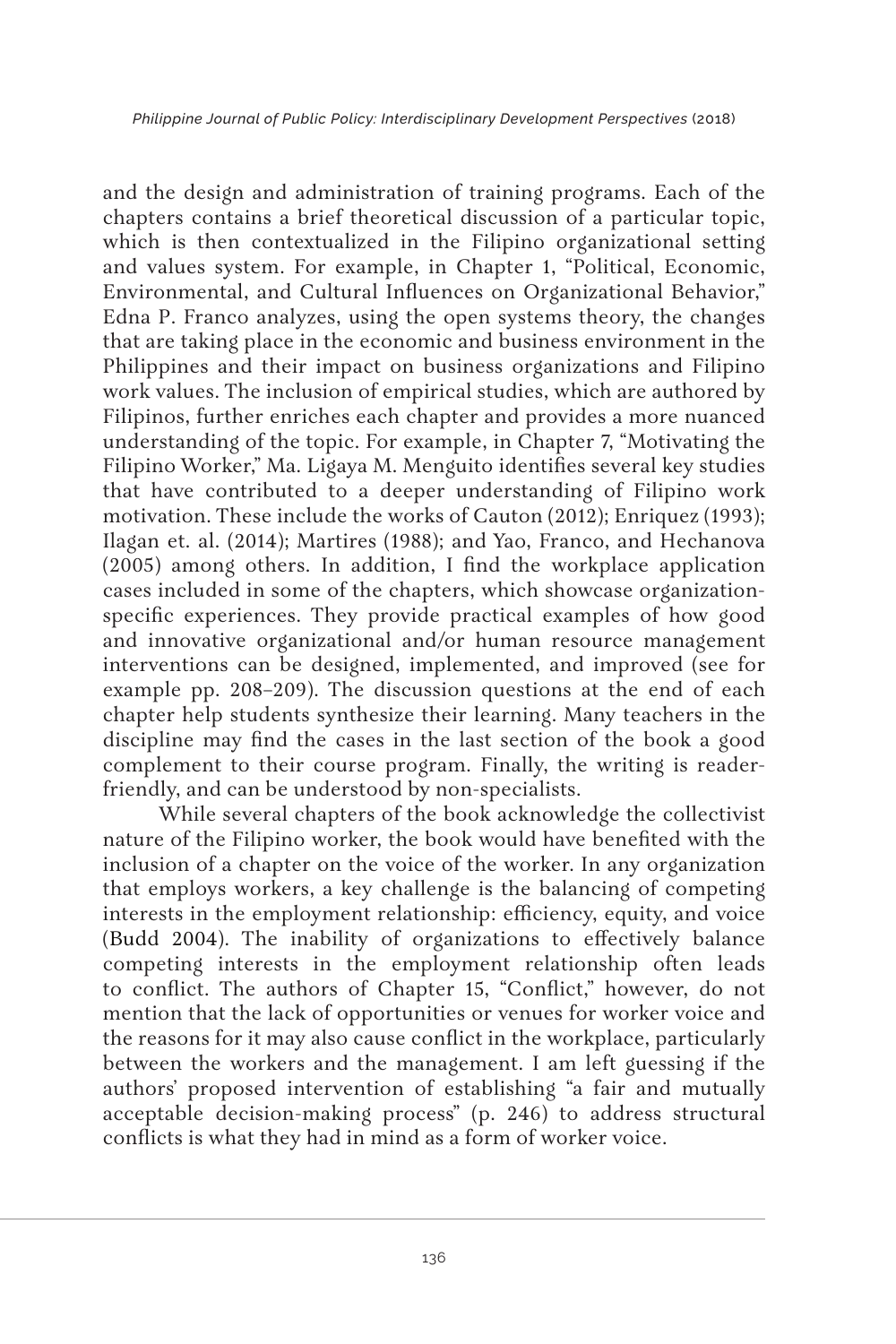Hirschman (1970) defines voice as a complaint mechanism for employees. On the other hand, advocates of high-performance human resource practices embrace an employee-involvement perspective which sees voice, through problem-solving teams and other methods, as a way to improve organizational performance. The research conducted by Frese, Teng, and Wijnen (1999) and LePine and Van Dyne (1998) found that exercising voice in the workplace is related to positive attitudes toward jobs and organizations. Blyton and Turnbull (1998, 227), citing McGregor (1960), concur that employee voice initiatives stem "from the principles of human relations management, the connection between communication, consultation and increased worker commitment, higher job satisfaction, and motivation."

To labor advocates, collective bargaining and other activities pursued by trade unions are viewed as the only legitimate forms of employee voice. Budd (2004) and Befort and Budd (2009) advocate for an inclusive definition of worker voice that sees employee voice as expressing opinions and having meaningful input into work-related decision-making. This broad conceptualization of voice includes individual and collective voice, union and non-union voice, and voice mechanisms that cover not only employment terms, but also work autonomy and business issues.

Trade unions are organizations for collective worker voice, albeit they have been on the decline in the last two decades. Workers, including Filipino workers, have agency. They can self-organize to have a worker voice in the workplace that is often characterized by power asymmetry between the bosses and the workers, with the former wielding more power. This power asymmetry relates to Hofsteds's (2001, 14) concept of "power distance."

Mendiola Teng-Calleja, in Special Topic 1, "Generations in the Workplace," points out the existence of three generations—Baby Boomers, Generation X, and Generation Y or the millennials—in many of today's workplaces. Workers belonging to Generation X and Generation Y, according to Teng-Calleja, value egalitarianism and "greater and meaningful participation in organizational activities and decision-making" (p. 325). The former relates to Budd's (2004) equity issue and the latter to worker voice. To the extent that the majority of Filipino workers are young workers with the average age of 26, the need for providing opportunities and venues for worker voice is crucial to the stability and success of an organization. This is particularly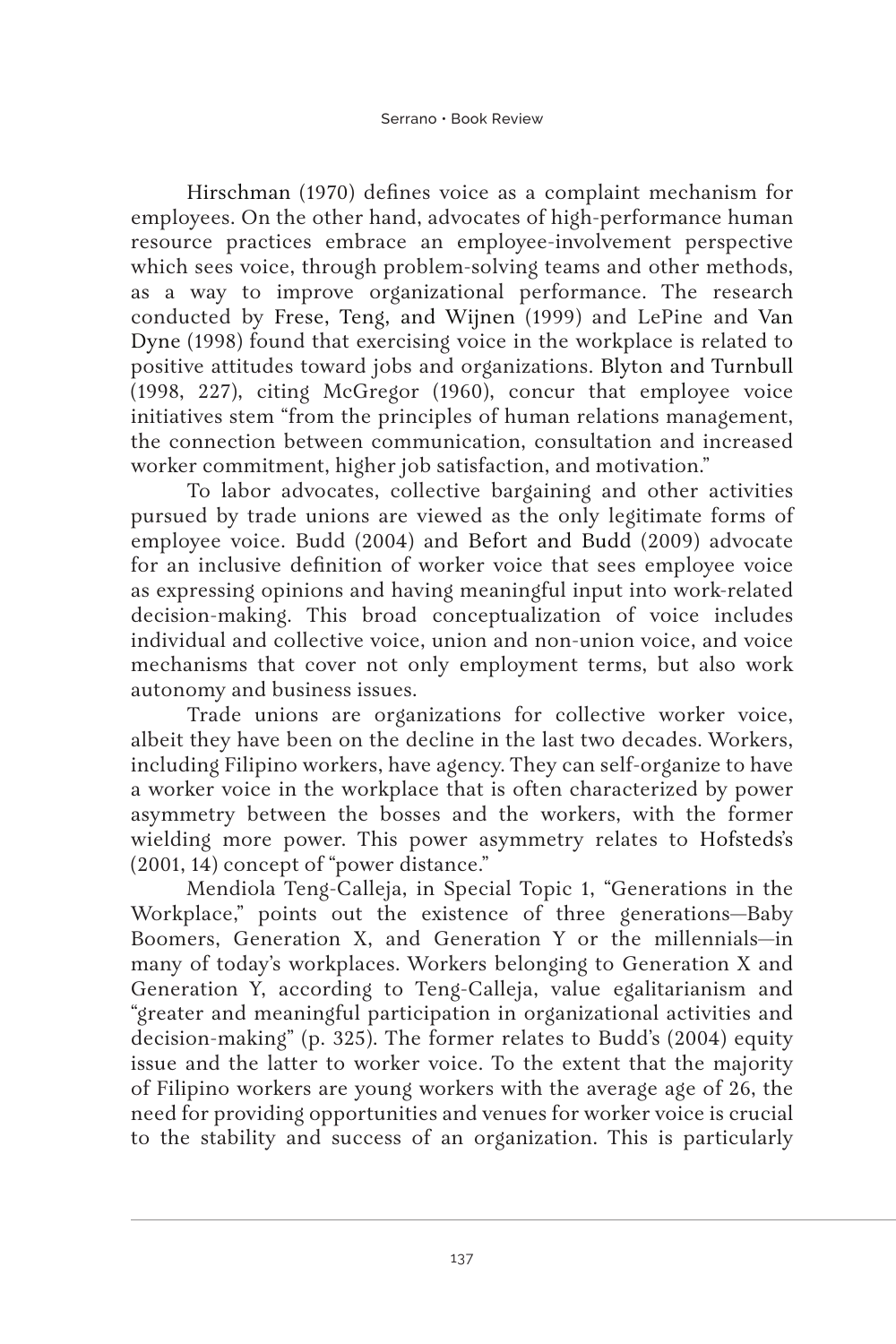important in the growth sectors (e.g., information technology, telecommunications, call centers, fast food chains, and the hospitality industry) as identified in Chapter 1.

Venues for worker voice can also be company-initiated and individually-oriented. In Chapter 7, Ma. Ligaya M. Menguito provides an example at IBM Philippines' Business Process Outsourcing (BPO) unit: To keep the agents motivated, the company discusses with them possible opportunities and avenues for growth in the industry (p. 120). In Chapter 10, "Productive Behaviors and Employee Relations," the authors include, as a positive behavior, an employee's act of suggesting innovative ideas to improve work operations, which fosters favorable organizational performance (p. 166). A recent survey done by Salvaña (2016), involving 209 employees from 13 information technology-business process outsourcing (IT-BPO) companies in Metro Manila, identified a mix of individual (e.g., survey, e-mail memo correspondence, individual briefing, ethics hotline) and group or collective (e.g., team/department briefing, town hall, large scale staff meeting) voice schemes, and processes. The use of individual-based voice mechanisms, particularly survey, email memo correspondence, and individual briefing, tends to be the dominant practice in the IT-BPO companies she surveyed. Salvaña (2016) argues that employees can still express opinions and have meaningful input into work-related decision-making, including flexible working time arrangements, through individual-based voice mechanisms. She points out that the IT-BPO companies appeared to be following an employee-involvement perspective more as a way to improve organizational performance than as a complaint mechanism for employment-related issues.

Another key development in the work organization in the twentyfirst century is the rise of non-standard forms of employment and new forms of work. This topic is weakly developed in the book; in fact, these trends are only mentioned in passing in Chapter 1 and are not included among the special topics of the book. The International Labour Organization (2016, 7) defines non-standard employment as "work that falls out of the realm of the 'standard employment relationship,'" understood as work that is full-time, indefinite, as well as part of a subordinate and bilateral employment relationship. Non-standard forms of employment include contractual and/or project-based employment, casual employment, seasonal employment, and forms of employment that involve a triangular or multiparty employment relationship (e.g., agency-hired work). As the standard employment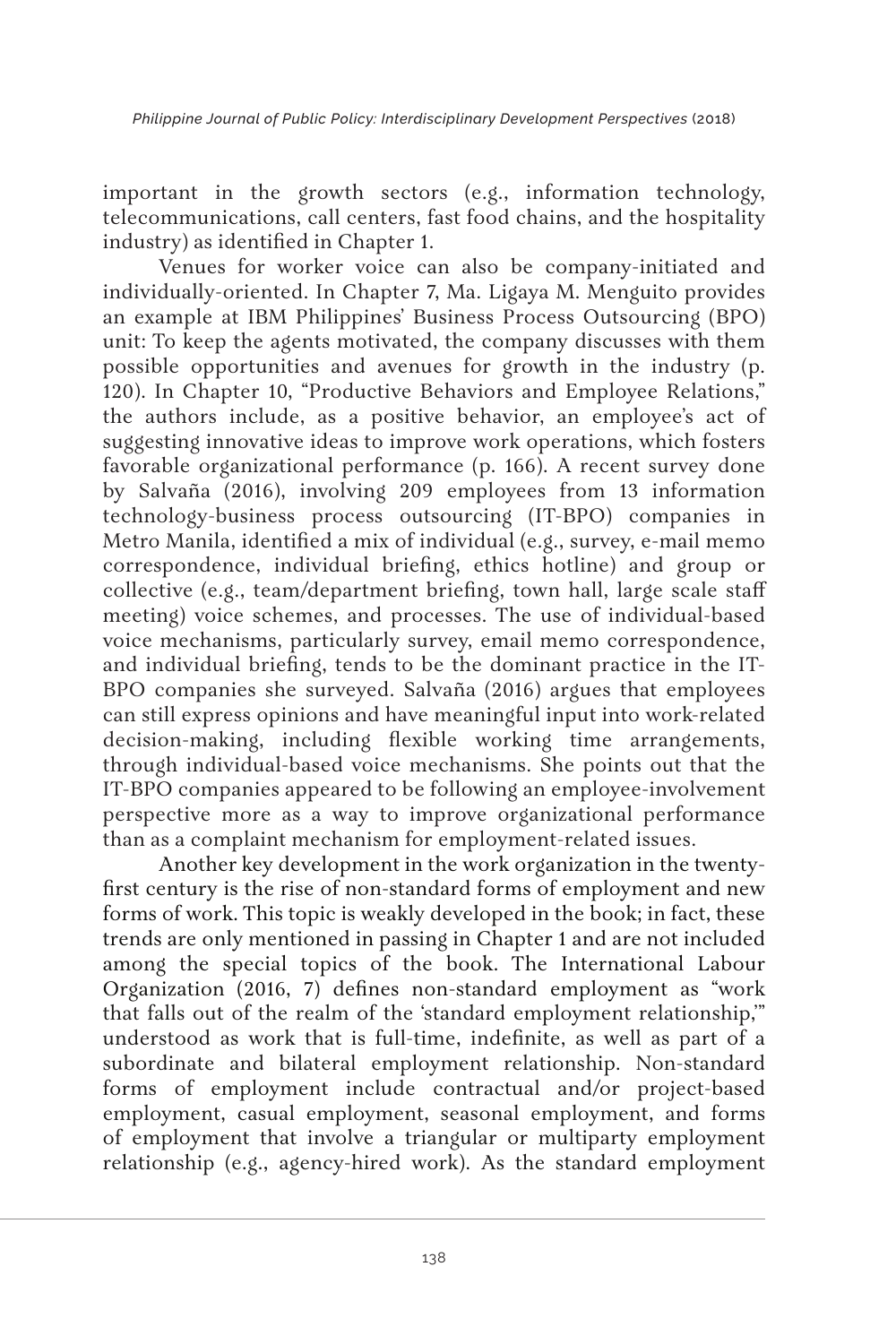relationship is also associated with a single worksite (distinct from the home), work performed at multiple worksites (or multiple employers) in short or fixed periods of time may also be considered as non-standard employment. New forms of work, on the other hand, are those types of work that are often related to the rise of the digital economy. They include internet-based work (e.g., Amazon Turk, Upwork, Facebook, Alibaba, Lazada, etc.), platform-based jobs (e.g., Grab, Uber), and other jobs in the service sector that are highly dependent on the use of digital technology and artificial intelligence (AI).

In the manufacturing sector, jobs that increasingly require competency in the use of AI, and to a lesser degree, robotics, are on the rise as well. These changes in the nature of work have impact on the workplace behavior of the Filipino worker and the business organization: How do organizations manage the careers of nonstandard workers? How does job insecurity affect worker behavior, worker motivation, and performance management? How is conflict addressed in an organization where a multiparty employment relationship exists? Without doubt, today's organizations grapple with these questions.

On the whole, *Understanding the Filipino Worker and Organization* is a good read despite its limitations because of its excellent case studies and clear writing. It is a publication that is bound to attract the interest of a variety of audiences. Every social scientist with an interest in understanding the Filipino corporate culture and worker behavior will find it theoretically and analytically stimulating.

**Melisa R. Serrano, Ph.D.** is the director of the Center for Labor Justice and associate professor at the School of Labor and Industrial Relations, University of the Philippines Diliman.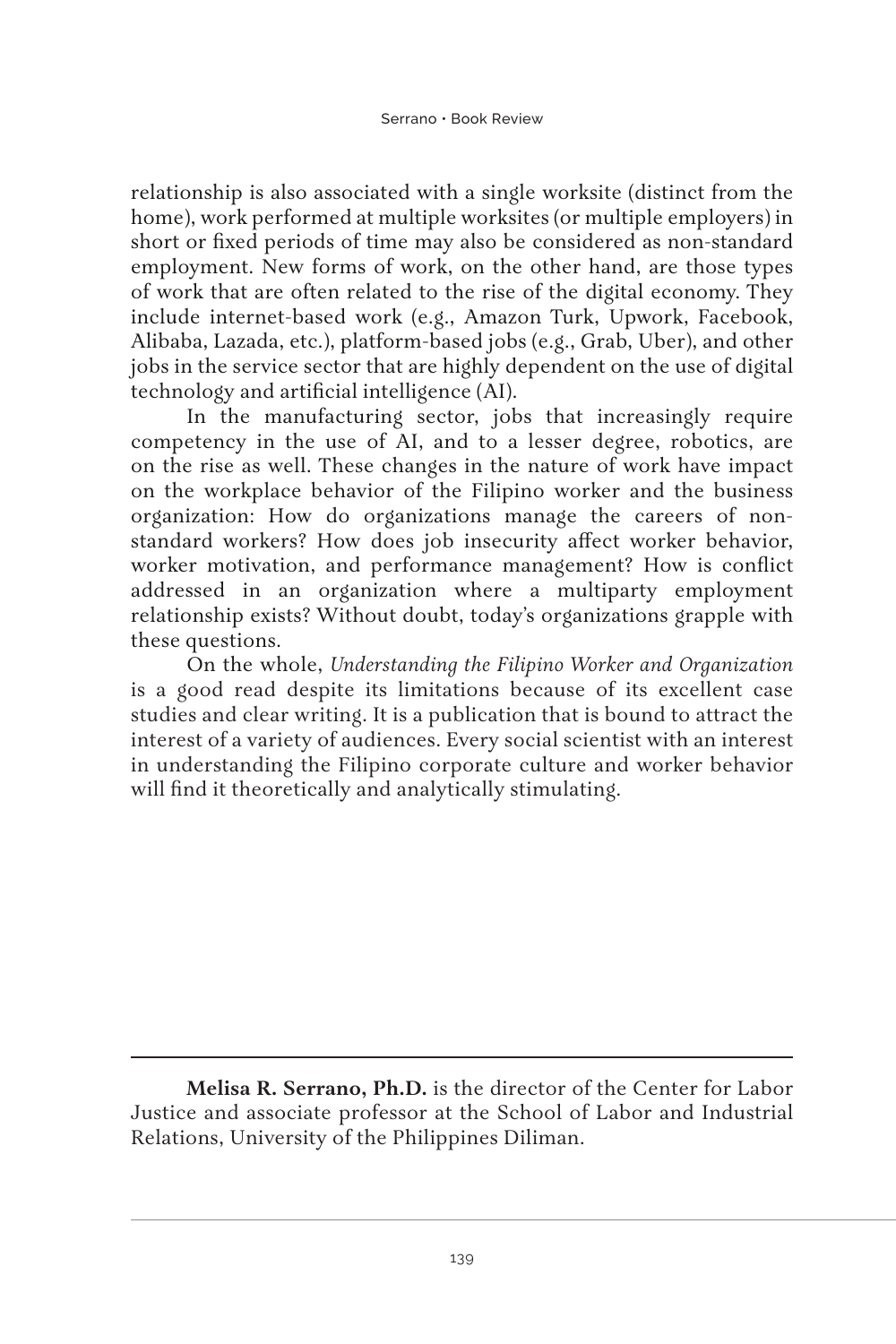*Philippine Journal of Public Policy: Interdisciplinary Development Perspectives* (2018)

## **References**

- Befort, Stephen F. and John W. Budd. 2009. *Invisible Hands, Invisible Objectives: Bringing Workplace Law and Public Policy into Focus*. Stanford, CA: Stanford University Press.
- Blyton, Paul and Peter Turnbull. 1998. *Dynamics of Employee Relations.* London: Palgrave MacMillan.
- Budd, John W. 2004. *Employment with a Human Face: Balancing Efficiency, Equity and Voice*. Ithaca: Cornell University Press.
- Cauton, Peter Paul. 2012. "Flexible Benefits: The Soluziona Experience." In *The Way We Work: Research and Best Practices in Philippine Organizations,* edited by Ma. Regina M. Hechanova and Edna P. Franco, 162. Quezon City: Ateneo de Manila University Press.
- Enriquez, Virgilio. 1993. *From Colonial to Liberation Psychology: The Philippine Experience*. Quezon City: University of the Philippines Press.
- Frese, Michael, Eric Teng, and Cees J. D. Wijnen. 1999. "Helping to Improve Suggestion Systems: Predictors of Making Suggestions in Companies." *Journal of Organizational Behavior* 20(7): 1139–1155.
- Hirschman, Albert O. 1970. *Exit, Voice, and Loyalty: Responses to Declines in Firms, Organizations, and States*. Cambridge: Harvard University Press.
- Hofstede, Geert. 2001. *Culture's Consequences: Comparing Values, Behaviors, Institutions and Organizations Across Nations*.2nd ed. Thousand Oaks, CA: Sage.
- Ilagan, Jonathan Robert, Ma. Regina Hechanova, Trixia Anne Co, and Vincent Pleyto. 2014. "Bakit Ka Kumakayod? Developing a Filipino Needs Theory of Motivation." *Philippine Journal of Psychology* 4(41): 117–143.
- International Labour Organization. 2016. *Non-standard Employment Around the World: Understanding Challenges, Shaping Prospects*. Geneva: International Labour Organization.
- LePine, Jeffrey A. and Linn Van Dyne. 1998. "Predicting Voice Behavior in Work Groups." *Journal of Applied Psychology* 8(86): 853–868.
- Martires, Concepcion Rodil. 1988. *Human Resources Management: Principles and Practices*. Manila: National Bookstore, Inc.